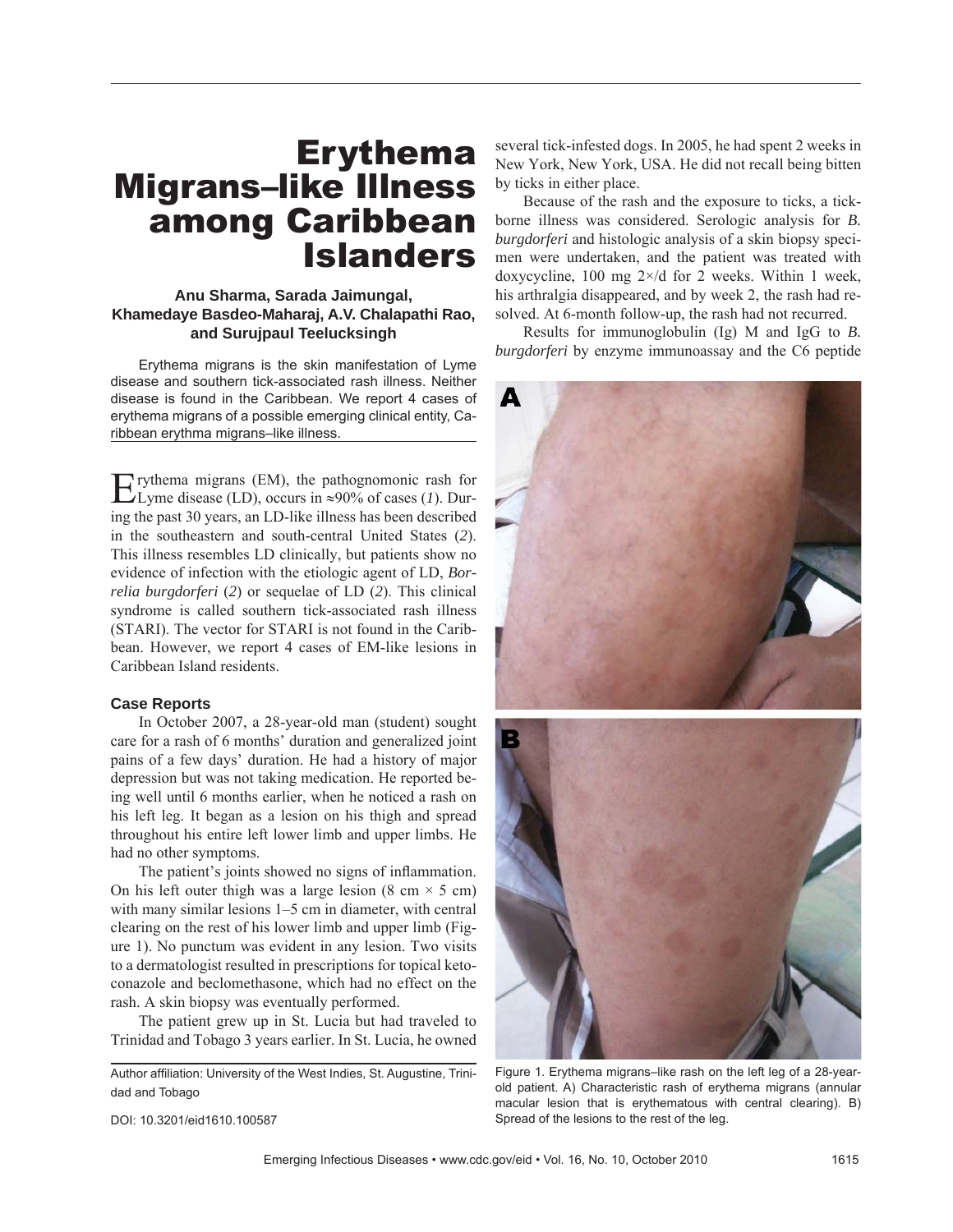## **DISPATCHES**

antibody were negative. Histologic analysis of the skin biopsy specimen showed perivascular lymphocytic infiltrates with admixture of plasmocytes, consistent with EM (Figure 2). Culture and silver staining for spirochetes were not performed. On the basis of the clinical findings and negative serologic results for *B. burgdorferi*, an EM-like illness was diagnosed.

In March 2008, a 15-year-old boy from Trinidad and Tobago sought care for a red pruritic rash of 4 weeks' duration. Atopic eczema had been diagnosed 1 year earlier. Atopic eczema was again diagnosed and topical steroid cream prescribed, but the rash persisted. On examination in April 2008, the rash was present on his arms and legs. Multiple lesions 1–6 cm in diameter all had an erythematic border with central clearing. Histologic findings on skin biopsy were consistent with EM. After treatment with doxycycline for 14 days, the rash cleared. After 1 year, it had not recurred.



Figure 2. Histologic analysis of a skin biopsy specimen of a 28 year-old patient with erythema migrans, showing characteristics of erythema migrans. The epidermis shows parakeratosis, microvesicle formation, lichenoid interface, dermal edema, and perivascular chronic inflammatory cell infiltrates. Original magnification ×20 (A) and ×40 (B).

In April 2009, a 60-year-old woman from Grenada with diabetes sought care for an ongoing pruritic rash of 4–6 months' duration. The rash had an erythematous, flat border with a central clearing 7 cm in diameter but no punctum. It occurred only on her legs, first the left, then the right. Visits to several doctors resulted in prescriptions for vitamin A, vitamin E, and steroid and antifungal creams, all of which partially cleared the rash. She had no history of recent influenza-like symptoms or neurologic complaints. EM was diagnosed in October by biopsy. After treatment with doxycycline for 7 days, the rash resolved and had not recurred after 1 year.

In January 2010, a 48-year-old woman (veterinary laboratory assistant) from Trinidad and Tobago sought care for a circular, erythematic rash of 2 weeks' duration. The rash started on her right leg; had a flat, erythematous border with central clearing; and progressively increased to 5.1 cm in diameter. There was no evidence of a punctum. Two similar 2–3-cm lesions on her left leg appeared 3 days after the first lesion. She also reported fatigue, mild body and joint pains, and headaches relieved by acetaminophen. She had no history of travel to an LD-endemic region. EM was diagnosed and treatment with doxycyline was started. The rash began clearing after 2 weeks of treatment and had not recurred after 4 months.

#### **Conclusions**

STARI is characterized by expanding annular erythema, mild constitutional symptoms, spring–summer seasonality, recent antecedent tick bite at the site of the skin rash, absence of *B. burgdorferi* antibodies, and negative skin biopsy culture results for *B. burgdorferi* (*2*). Because none of our patients recalled an antecedent tick bite or had a punctum, their illnesses failed to meet the criteria for STARI.

In a prospective clinical evaluation of EM, lesions in STARI patients from Missouri were substantially smaller and more likely to have central clearing, and patients had a lower mean symptom score, compared with LD patients in a New York study  $(3)$ . Although clinical findings of our patients were comparable with those of the Missouri STARI patients, our patients' multiple, widespread, and oblong lesions with no punctum and lack of known histories of tick bite were comparable with those of New York LD patients (*3*).

Unlike LD, for which *Ixodes* spp. ticks are the vector, STARI is thought to be spread by the Lone Star tick (*Ambylomma americanum*), the most common tick parasitizing humans in the southeastern and south-central United States (*4*). It is not an effective carrier of *B. burgdorferi*; however, 2% of the species are infected with another spirochete, *B. lonestari* (5). In 1 isolated case, *B. lonestari* was identified by PCR as the etiologic agent of STARI (*6*). In another report, no evidence of *B. lonestari* infection was found in 30 cases studied (*7*).